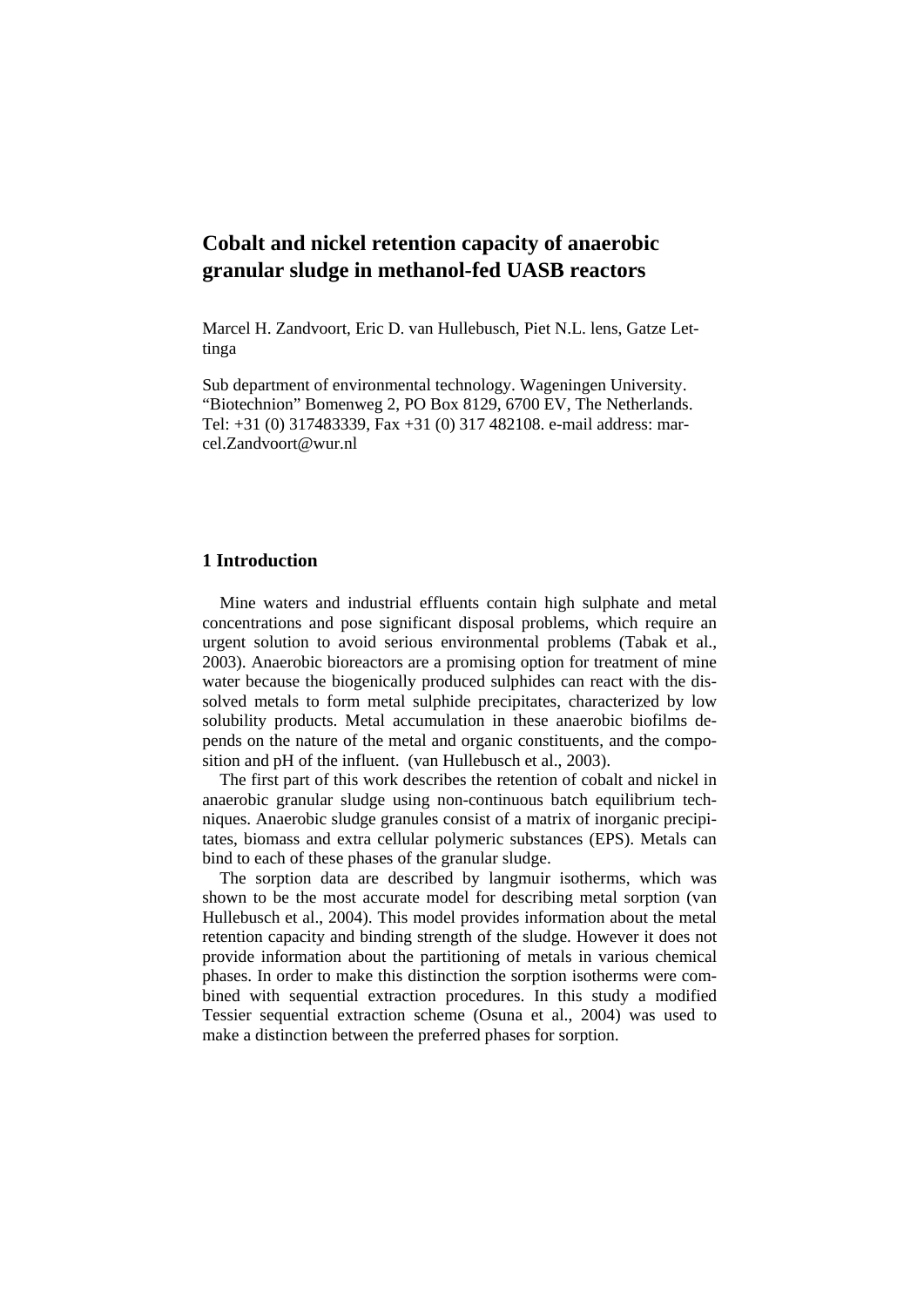The second part of this work describes the metal (cobalt and nickel) retention dynamics in lab-scale up flow anaerobic sludge bed (UASB) bioreactors when fed with an influent containing methanol as the carbon source. The reactors were inoculated with anaerobic granular sludge, which was pre-loaded with cobalt. The metal sorption and retention dynamics in the granules were compared to the results of the batch sorption experiments by using the same sequential extraction scheme. Also the effect of the absence or presence of a sulphur source as well as the type of sulfur source (cysteine and sulfate) on the metal retention was studied. Cysteine is sulphur source that can be used by methanol grown *Methanosarcina barkeri* as the sole sulfur source, this uptake is accompanied by the simultaneous evolution of  $S^2$  (Mazumder et al., 1986)

# **2 Materials and Methods**

## **2.1 Sludge characteristics**

The anaerobic granular sludge used in this research originates from a fullscale UASB reactor treating alcohol wastewater (Nedalco, Bergen op Zoom, The Netherlands). The characteristics of this sludge are described in Table 1.

Table 1. Characteristics and metal content of the Nedalco granular sludge (mean  $\pm$  standard deviation, n=3)

| <b>Parameter</b>                     |                                                          |  |  |  |
|--------------------------------------|----------------------------------------------------------|--|--|--|
| Total suspended solids               | $8.3 \ (\pm 0.2)\%$                                      |  |  |  |
| Total volatile suspended solid (VSS) | 91.8 $(\pm 0.2)\%$                                       |  |  |  |
| Carbonates (% of TSS)                | $0.8 (\pm 0.2)\%$                                        |  |  |  |
| Total sulfur                         | $22.7 \pm 0.1$ ) mg.g TSS <sup>-1</sup>                  |  |  |  |
| Total phosphorous                    | $3.3 \overline{(\pm 0.1) \text{ mg.g TSS}^{-1}}$         |  |  |  |
| <b>Total metal content</b>           |                                                          |  |  |  |
| Cobalt                               | $18.7 \ (\pm 0.6) \ \mu g. \ g \ TSS^{-1}$               |  |  |  |
| Nickel                               | $130.3 \ (\pm 3.6) \ \mu g. \ g \ TSS^{-1}$              |  |  |  |
| Copper                               | $\frac{690}{(\pm 10)}$ µg. g TSS <sup>-1</sup>           |  |  |  |
| Zinc                                 | $760 (\pm 20) \,\mu g. g TSS^{-1}$                       |  |  |  |
| Manganese                            | $\overline{54.8 (\pm 0.2) \,\mu g. g}$ TSS <sup>-1</sup> |  |  |  |
| Iron                                 | 20.8 $(\pm 0.2)$ mg.g TSS <sup>-1</sup>                  |  |  |  |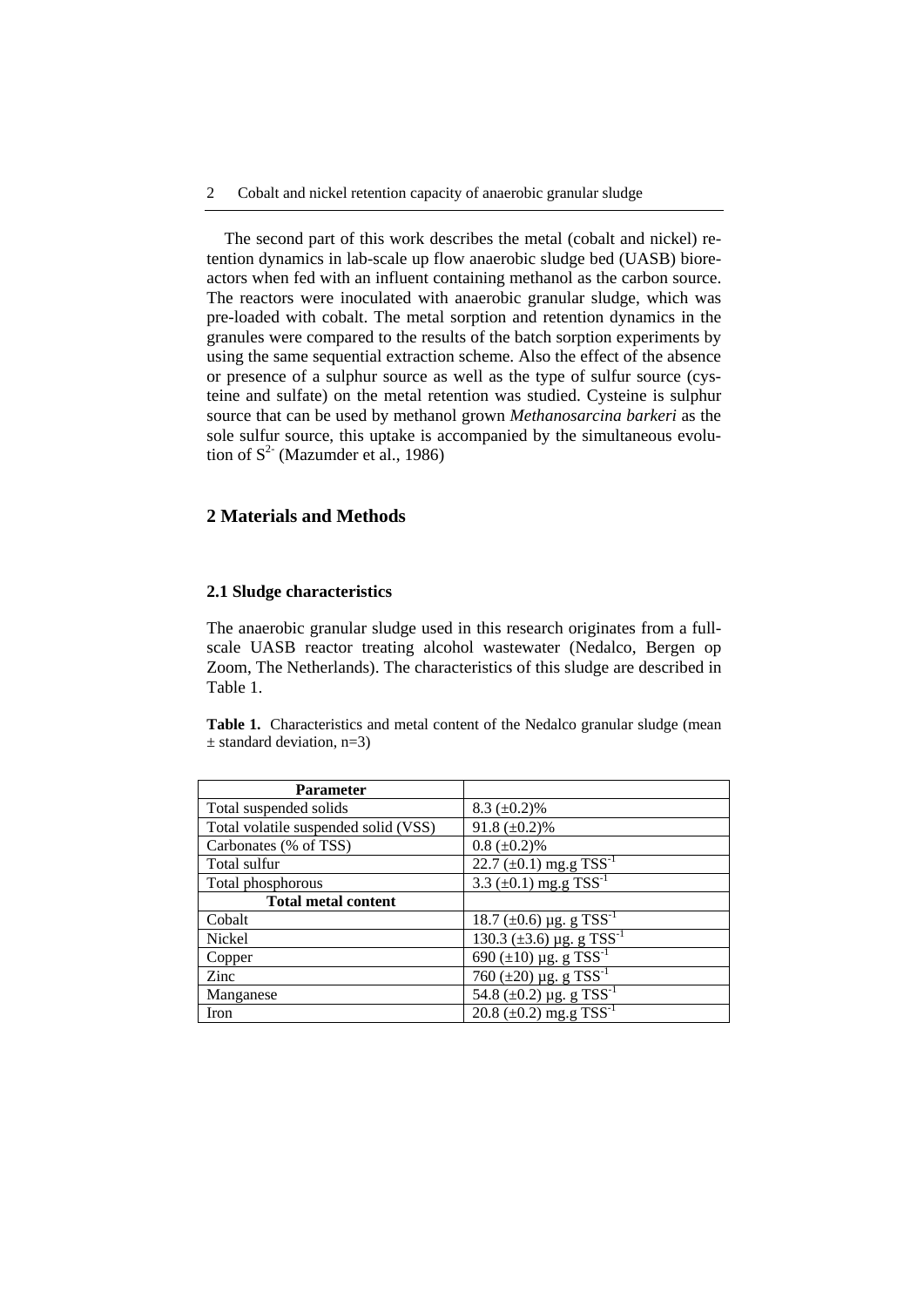#### **2.2 Batch experiments**

Cobalt and nickel binding was determined in batch experiments using 20g of wet sludge submerged in 50 ml of medium in 117 ml serum bottles.  $NaHCO<sub>3</sub>$  was added in the medium to mimic bioreactor conditions. The bottles were shaken at 100 rpm. The general Langmuir sorption model is expressed by:

$$
Q_e = \frac{Q_{\text{max}}bC_e}{1 + bC_e} \tag{2.1}
$$

where  $Q_e$  is the uptake of the metal ion by the biomass (mg.g TSS<sup>-1</sup>),  $Q_{\text{max}}$ is the maximum uptake  $(mg.g TSS<sup>-1</sup>)$ ,  $C_e$  is the final concentration of the metal in solution  $(mg, l<sup>-1</sup>)$  and *b* is the langmuir adsorption equilibrium constant  $(l.mg<sup>-1</sup>)$ . This model implies that saturation of the adsorptive surface is possible, so  $Q_e$  eventually can reach a maximum value  $(Q_{max})$ .

#### **2.3 Reactor experiments**

Two UASB reactors with a working volume of 0.75 l each were operated as described elsewhere (Zandvoort et al., 2004). Each of the UASB reactors was inoculated with anaerobic granular sludge  $(20 \text{ g VSS.1}^{-1})$ . The sludge was pre-loaded with cobalt (1 mM  $CoCl<sub>2</sub>.6H<sub>2</sub>O$ ) for 24h at 30°C in the absence of substrate.

The reactors were fed with methanol as a carbon source at an organic loading rate of 5 g MeOH COD. g  $VSS^{-1}$ .d<sup>-1</sup>during the entire experiment. During the first period of operation (Period I, day 1-37), no sulfur source was added to the influent of one of the UASB reactors (R1) while 0.41 mM of sulphate was added to the influent the other UASB reactor (R2). During period II (day 38-87), L-cysteine (0.41 mM) was added as a sulfur source to the influent of R1, while the operational condition of R2 remained unchanged. In period III (day 88-118), no sulfur source and no metals were added to the influent of either reactor.

The reactor medium contained macronutrients (Zandvoort et. al., 2002):  $MgCl<sub>2</sub>$  was used instead of  $MgSO<sub>4</sub>$  for R1 and a trace element solution without cobalt, containing Fe (50 µM) and Ni, Zn, Mn, Cu, Mo, Se at concentrations of 5 µM. To ensure pH stability 30 mM (2.52 g.l<sup>-1</sup>) of NaHCO<sub>3</sub> was added to the basal medium. To prevent oxidation, the medium was kept anaerobic under a nitrogen atmosphere.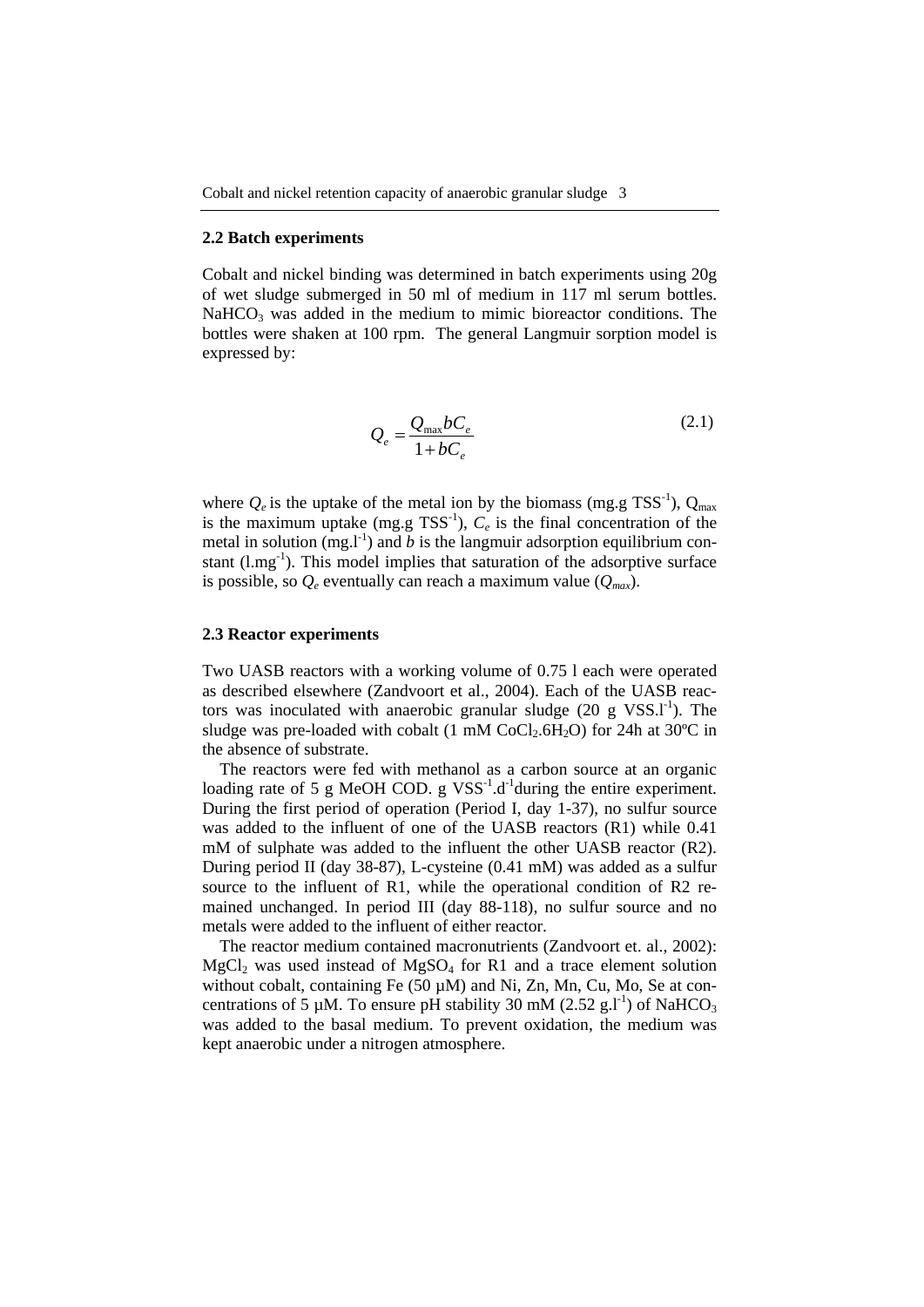#### **2.4 Sludge metal concentrations and sequential extraction procedure**

The metal concentrations in the sludge were determined using inductively coupled plasma optical emission spectroscopy (ICP-OES; varian Vista MPX, Palo Alto, USA). The total metal content was measured as described previously (Zandvoort et al., 2002). In order to assess the metal speciation in the granular matrix, the metals were sequentially extracted using a four- step extraction scheme (Table 2), in which each next step becomes more stringent.

| Fraction            | Extracting agent                                           | <b>Extraction conditions</b> |                |  |
|---------------------|------------------------------------------------------------|------------------------------|----------------|--|
|                     |                                                            | <b>Shaking</b>               | Temp.          |  |
| 1. Exchangeable     | 10 ml NH <sub>4</sub> CH <sub>3</sub> COO, $(1 M, pH = 7)$ | 1 hour                       | $20^{\circ}$ C |  |
| 2. Carbonates       | 10 ml CH <sub>3</sub> COOH, $(1 M, pH = 5.5)$              | 1 hour                       | $20^{\circ}$ C |  |
| 3. Organic matter / | 5 ml $H_2O_2$ , (30%, pH = 2)                              | 3 hour                       | $35^{\circ}$ C |  |
| sulfides            |                                                            |                              |                |  |
| 4. Residual         | 10 ml demineralised water, 10 ml                           | $26 \text{ min}$             | Micro-         |  |
|                     | aqua regia (HCl:HNO <sub>3</sub> , 3:1)                    |                              | wave           |  |

**Table 2.** Sequential extraction procedure

#### **3. Results**

#### **3.1 Metal sorption**

Table 3 gives the maximum adsorption capacity for each fraction extracted from the sludge, contacted with a single metal (cobalt or nickel) and competitive conditions (cobalt and nickel in equimolar amounts). The highest maximum sorption  $(Q_{max})$  was observed for the exchangeable fraction. However, this fraction also showed to have the lowest sorption affinity (*b*) for cobalt, while the highest sorption affinity was observed for the organic matter and sulfides fraction. This was especially the case when nickel was added to the batches as a competing metal. The affinity for this fraction is then relatively high (Table 3). Nickel alone showed the lowest maximum but the highest sorption capacity in the organic matter/ sulfides fraction.

**Table 3.** Langmuir adsorption maxima (*Qmax*) and affinity parameters (*b*) of individual phases for the sorption of cobalt, cobalt in the presence of equimolar amounts of nickel (Co+Ni), and Nickel alone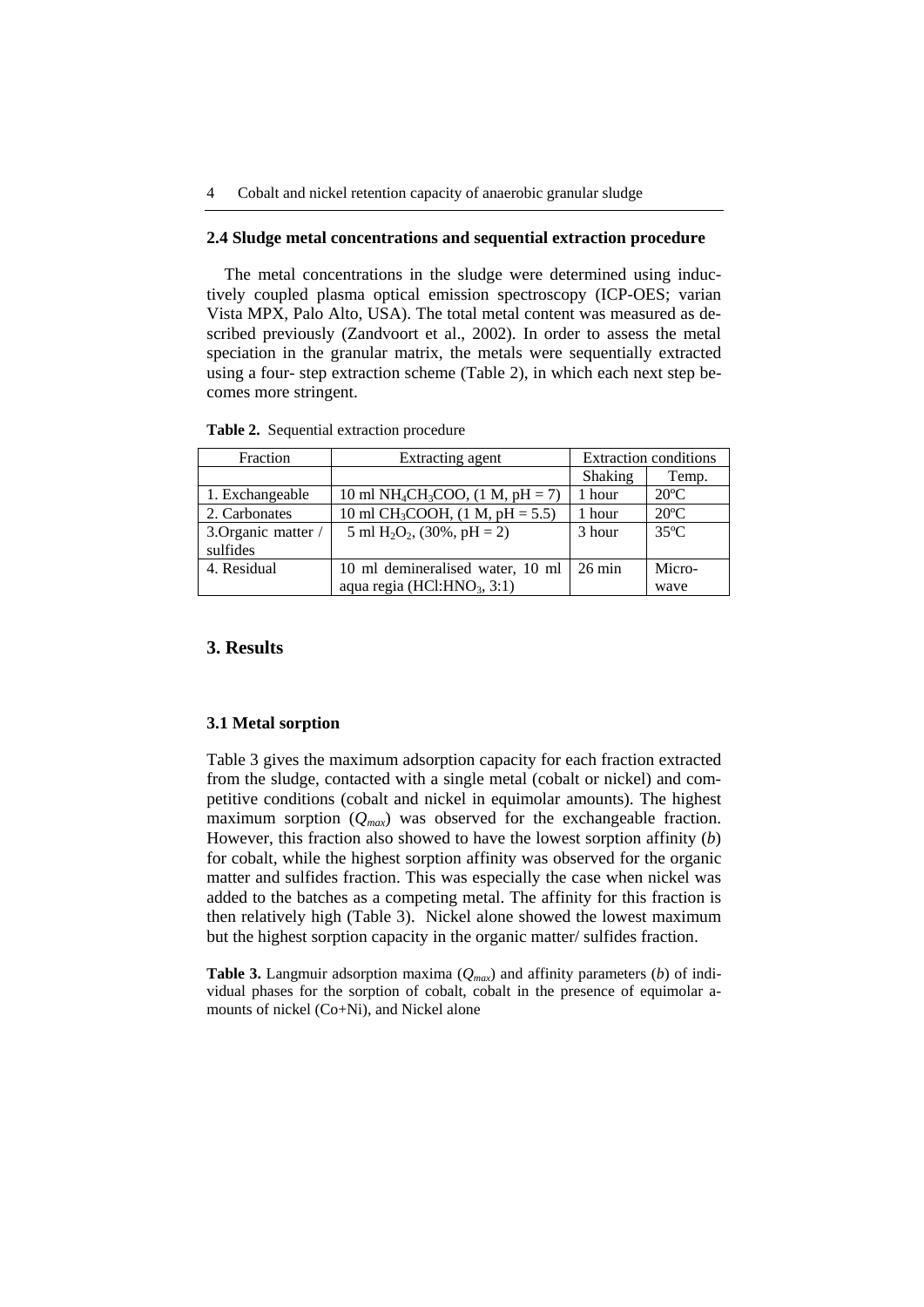Cobalt and nickel retention capacity of anaerobic granular sludge 5

|       | Co                  |      |       | $Co+Ni$                   |       |       | Ni                  |      |       |
|-------|---------------------|------|-------|---------------------------|-------|-------|---------------------|------|-------|
|       | $\mathbf{Q}_{\max}$ | b    | $r^2$ | $\mathsf{Q}_{\text{max}}$ | B     |       | $\mathbf{Q}_{\max}$ | b    |       |
|       | mg/g                | 1/mg |       | mg/g                      | 1/mg  |       | mg/g                | 1/mg |       |
| Exch. | 3.97                | .04  | 0.996 | 2.47                      | 0.40  | 0.988 | 3.37                | 0.86 | 0.998 |
| Carb. | 3.45                | .21  | 0.991 | 1.59                      | 3.35  | 0.999 | 2.16                | 0.59 | 0.995 |
| OM/S. | 3.09                | 2.05 | 0.997 | 1.76                      | 13.40 | 0.999 | 1.50                | 1.82 | 0.999 |
| Res.  | .12                 | 2.86 | 0.999 | 1.86                      | 0.28  | 0.976 | 3.07                | 0.38 | 0.997 |

#### **3.2 Metal retention in UASB reactors**

The pre-loading of cobalt resulted in an initial concentration of 1.99 mg.g TSS-1. During the reactor operation no cobalt was added, the cobalt content of the sludge decreased considerably in both reactors at overall rates of 14 and 12  $\mu$ g.g TSS<sup>-1</sup> in R1 and R2, respectively (Fig. 1). At termination of the experiment 22 % and 28% of the initial amount was present in R1 and R2, respectively. In the inoculum, 62% of the cobalt was present in the exchangeable and carbonate fractions. The initial depletion of cobalt from the sludge was fast and mainly from these fractions (Fig. 1). During the first 36 days, the average depletion rates were 22 and  $21\mu$ g.g TSS<sup>-1</sup> for R1 and R2, respectively.



**Fig. 1.** Evolution of the cobalt concentration in the extracted fractions of R1 (left) and R2 (right). Residual fraction (black), organic/sulfides fraction (light grey), carbonate (white) and exchangeable (dark grey)

The depletion of cobalt occurred in two phases, an initial fast depletion rate, governed by the exchangeable and carbonate fraction, was followed by a slower phase governed by the organic/sulfides fraction (Fig. 1), apparently independent of the sulfur source. This confirms the results of the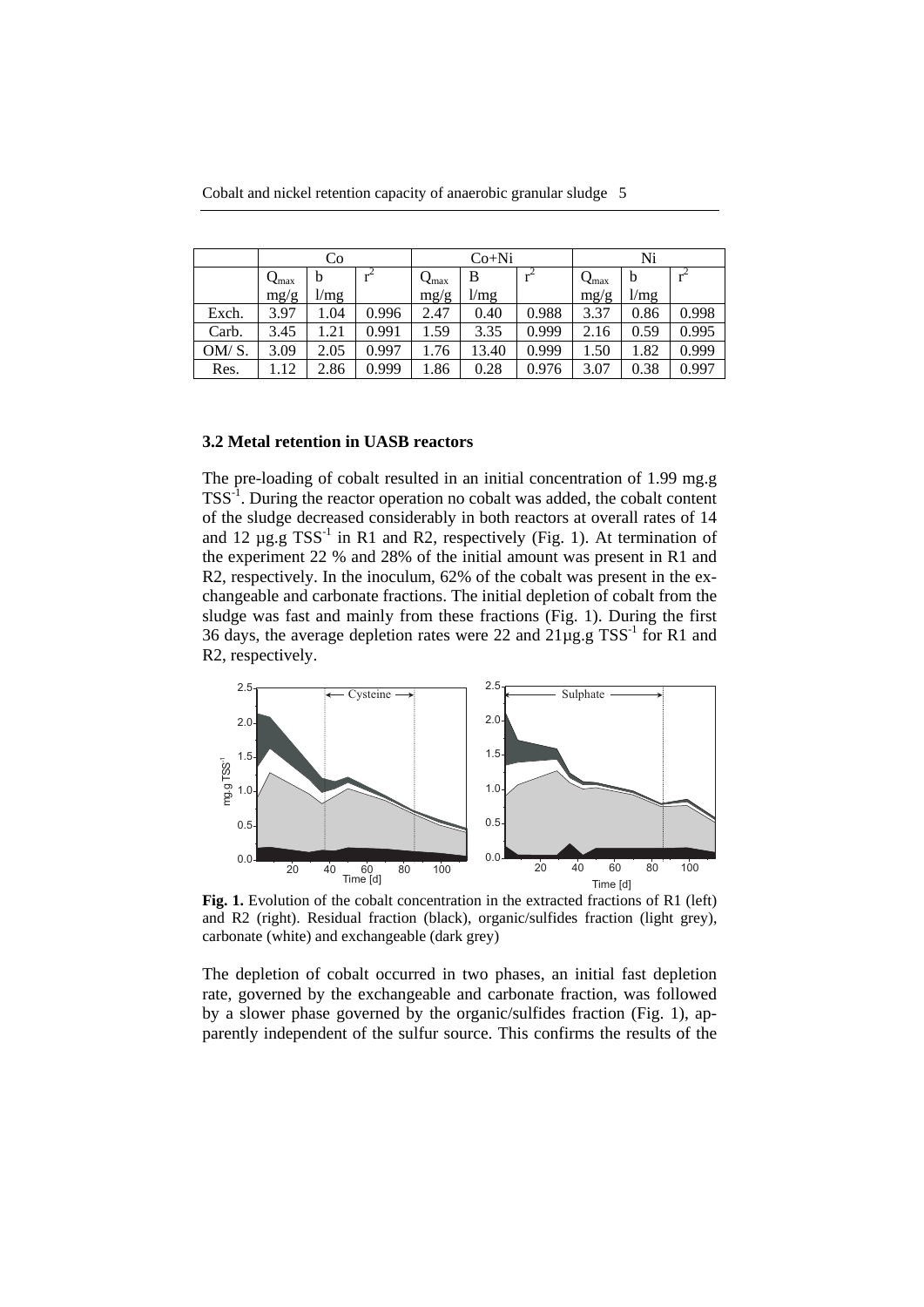sorption experiments (Table 3), as the affinity for these fractions is relatively low. The only effect of the sulfur source on cobalt retention was that some transfer of cobalt from the exchangeable and carbonate fraction to the organic/sulfides phase occurs in the presence of a sulfur source from day 38 onwards and from start-up in R1 and R2, respectively (Fig. 1).

The nickel content of the sludge in both reactors increased constantly with time (Fig. 2), independent of the sulfur source. Nickel mainly accumulated in the organic/sulfides fraction, reaching a maximum on day 70 of 1.50 and  $1.57$  mg.g TSS<sup>-1</sup> for this fraction in the R1 and R2 sludge, respectively. This is similar to the maximum sorption capacity of this sludge for this fraction (table 3). This result is also in agreement with the relatively high affinity for sorption of this fraction (Table 3). When nickel was omitted from the feed (day 88), the content of the sludge decreased at rates of 22 and 18  $\mu$ g. g TSS<sup>-1</sup>



**Fig. 2.** Evolution of the nickel concentration in the extracted fractions of R1 (left) and R2 (right). For explanation of the fractions: see Figure 1

#### **4. Summary and conclusions**

The maximum nickel and cobalt sorption and the affinity for the sorption on operationally defined sorption phases in anaerobic granular sludge can be described by the langmuir sorption isotherm. The fraction with the highest affinity, organic matter/sulphides governed the cobalt retention and nickel accumulation in lab-scale UASB reactors. Cobalt losses from the